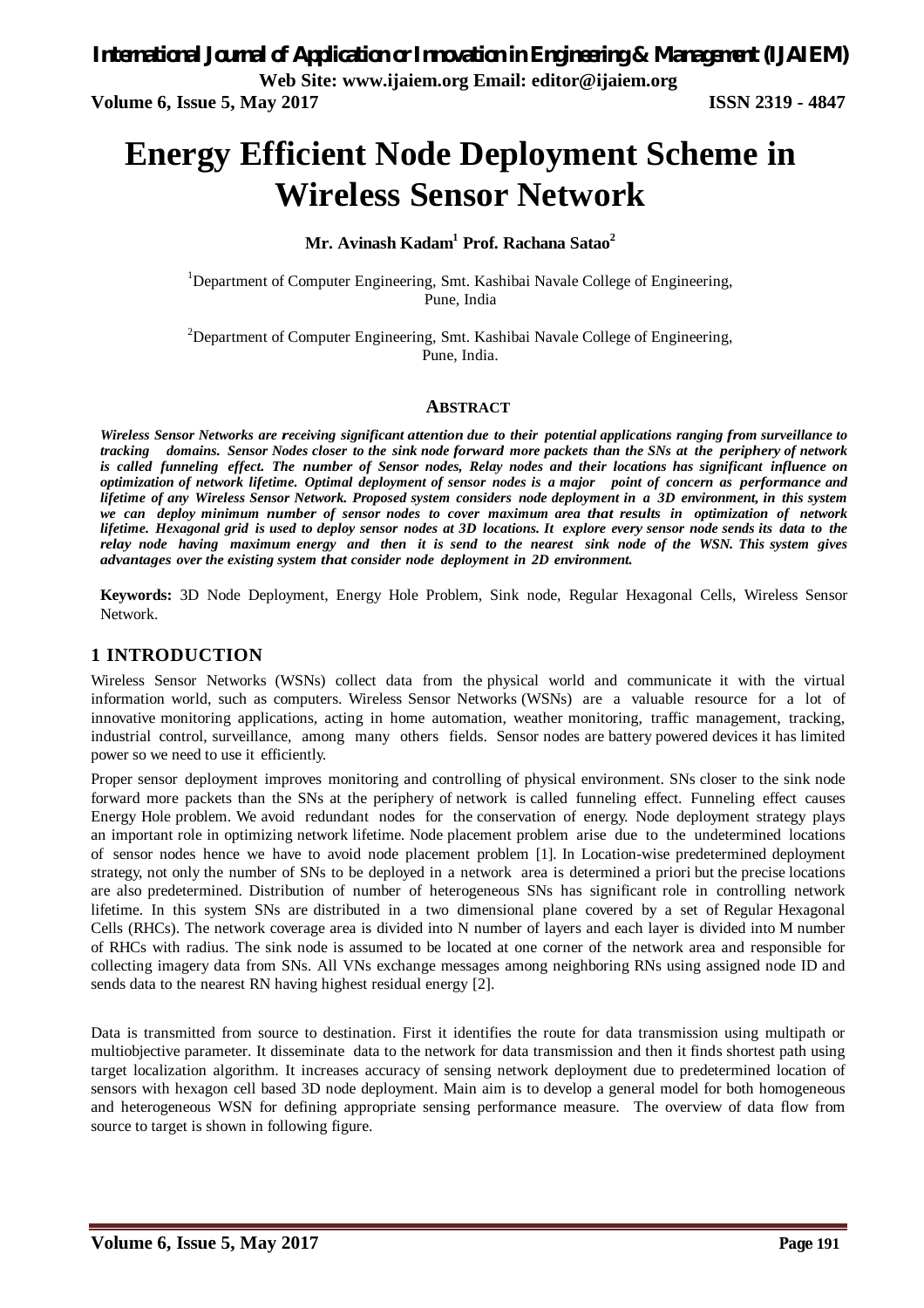**Volume 6, Issue 5, May 2017 ISSN 2319 - 4847** 



**Figure 1**: Data Flow Diagram

Purpose of node deployment for wireless sensor network is to deploy sensor nodes at static locations in order to overcome the energy hole problem and optimize network lifetime. Relay nodes are used to communicate between sensor node and sink node or base station. Relay nodes transfer data from sensor nodes to the sink node. Relay nodes are deployed in such a way that maximum area should be covered. Nodes are distributed based on precise locations that are mapped on to Regular Hexagonal Cells. Section II describes in detail about the various node deployment strategies available. Section III describes proposed system, Section IV describes mathematical model, Section V describes the algorithm used and Section VI describes Performance and Result Analysis.

## **2. LITERATURE REVIEW**

A brief survey of different node deployment strategies is described. In [3] proposes effective solution for routing information in wireless multimedia sensor network using multipath and multi-objective routing scheme. The ubiquitous nature of the future Internet demands multi-objective routing for serving the dynamic applications and new technologies. Multimedia data and scalar data should be treated differently while routing through WMSN. This separation of data requires multiple paths for multiple objectives. Objectives can be the speed of communication, the energy efficiency of the network, the lifetime of the network and reliability of communication. This paper discusses the advantages of multipath routing and proposed an effective solution for finding multiple paths depending upon the demand of quality of service from the network. In [4] described the sensor deployment problem as a source coding problem with distortion reflecting sensing accuracy. When the communication range is limited, a WSN is divided into several disconnected sub-graphs under the condition that every sensor node location should coincide with centroid of its own optimal sensing region. In this a backbone network is designed for communication between sensor nodes and cluster node. In [5] authors tackle the problem of optimal surface deployment problem on 3D surfaces, aiming to achieve the highest overall sensing quality. It introduces a new model to formulate the problem of sensor deployment on 3D surface. We assume stationary and homogeneous sensors deployed on surfaces. The accuracy of their collected data depends on the distance between the sensor and the target point to be sensed. It presents the optimal solution for 3D surface sensor deployment with minimized overall unreliability.

In [6] authors conducts a survey of the various methodologies for routing and the vital issues in the design of routing protocols for WMSN, and it also discusses about the effect of mobility on various routing methodologies of WMSN. WMSN ubiquitously performs data acquisition, processing and routing for scalar and multimedia data in a mobile environment. The routing protocols should be adaptive in nature and should have a dynamic approach to service effectively for future network. In [7] authors proposed a mathematical model to compute the desired sensor density in the monitored area for determining the optimal deployment of nodes. By using this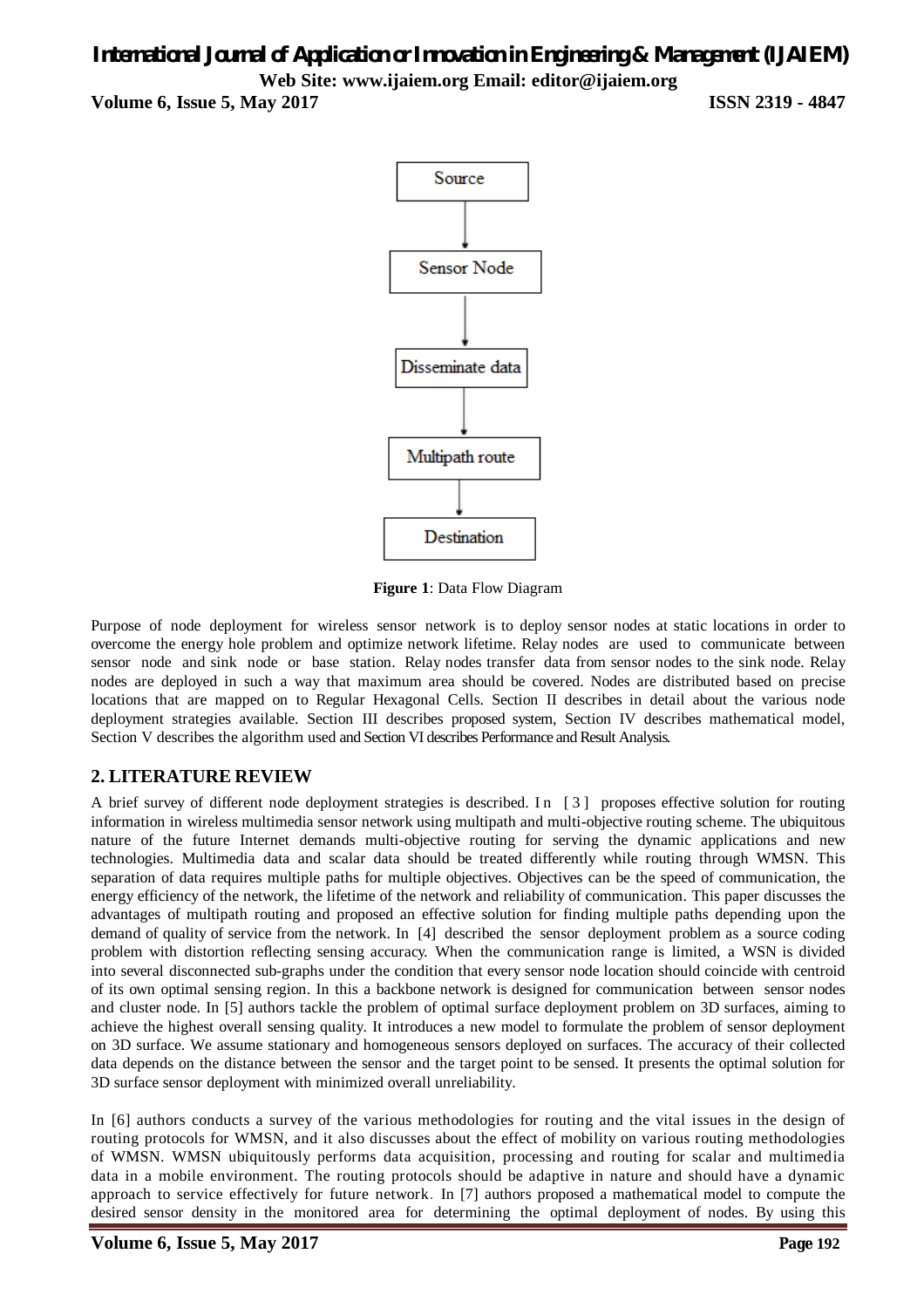## **Volume 6, Issue 5, May 2017 ISSN 2319 - 4847**

dynamic deployment scheme, energy balance can be achieved. The density distribution optimization problem is solved by determining number of nodes in each sub-region as a result, longer lifetime is achieved. In [8] authors focused on deploying sensors on 3d terrains to maximize of Quality of Coverage and Quality of Network Connectivity. The locations of sensors are determined with a multiobjecive genetic algorithm by determining minimum path loss values. In [9] authors introduces a approach for deployment strategy for energy balancing using customized Gaussian distribution in a layered network architecture by discrediting the standard deviation. Standard deviation has been identified as the parameter responsible for energy balancing. The target of the strategy is achieving energy balancing and enhancing network lifetime. In [10] authors proposed a curve based sensor deployment for coverage barriers in WSN. For enhancing barrier coverage performance, we introduced a concept of distance-continuous curve, and provided an algorithm to obtain the optimal sensor deployment when the deployment curve is distance continuous, and an algorithm which can attain close- to-optimal sensor deployment when the deployment curve is not distance continuous.

In [11] two deployments strategies-Hexagonal Deployment Strategy (HDS) and Diamond Deployment Strategy (DDS) are proposed in this system. A Radar Sensor Network (RSN) is effectively deployed to detect multi-target within a given surveillance area with required detection performance and energy consumption. In [12] authors proposed an efficient genetic algorithm using a novel normalization method. To cover a wide range of a target area with a minimum number of sensors and can be accomplished by efficient deployment of the sensors. Sensor coverage models measure the sensing capability and quality by capturing the geometric relation between a point and sensors. In [13] a new approach to find out least covered regions in a sensor network where further sensor deployment is desirable is described. This approach used some graph-theory based algorithm. The main aspiration of the proposed approach is to find the probability of detecting any event over the network. It can be shown that the probability of detecting any event entirely depends on the length of the monitored Voronoi edge as well as number of deployed sensors.

## **3. PROPOSED SYSTEM**

#### **A.Motivation:**

Maximizing Network Lifetime:-

Optimal sensor deployment of nodes may maximize network lifetime and energy balance can be achieved. Results show that the hexagonal cell placement performs better in prolonging the lifetime of WSNs.

Location wise Sensor Deployment:-

Locations has great importance on limiting the energy hole problem and optimization of network lifetime. Location wise sensor deployment helps to solve problem of energy hole.

Balanced Energy Consumption:-

Balanced energy consumption can be achieved by using residual energy of sensor nodes and maintain load balancing. Distributed Sensor Deployment:-

Location wise sensor deployment implies by distributing wireless sensor in distributed manner. It helps in homogeneous and heterogeneous type of sensors.

#### **B.System Architecture:**

.

In Existing system Sensor nodes are distributed in a 2D plane covered by Regular Hexagonal Cells. In deployment strategy nodes are deployed in three phases using hop to hop communication. In first phase, VNs are deployed on the boundary of each layer for ensuring complete coverage of the network. In second phase RNs are placed at the centre of each RHC of each layer and the remaining RNs are deployed uniform randomly within each RHC in third phase.

A SN in network chooses a RN as a forwardee which is nearest to SN and has the highest residual energy for sending its data. Relay nodes acts as intermediate node for transmitting data from sensor node to sink node. If there is more than one forwardee node with the same highest residual energy, one of them is chosen randomly. Next, the forwardee RN employs the same procedure to choose the next forwardee RN in the network for sending its data. This process repeats till the data arrives at the sink node. SNs sends data to the nearest sink node, which is having large battery power and after that data is send to the outside network. For target tracking sensor deployment in WSN Target localization algorithm are used. A sensor node can transfer data outside if and only if there exist a path from the sensor to the Access Point (AP). Proposed sensor deployment leads to accuracy model as shown in following architecture.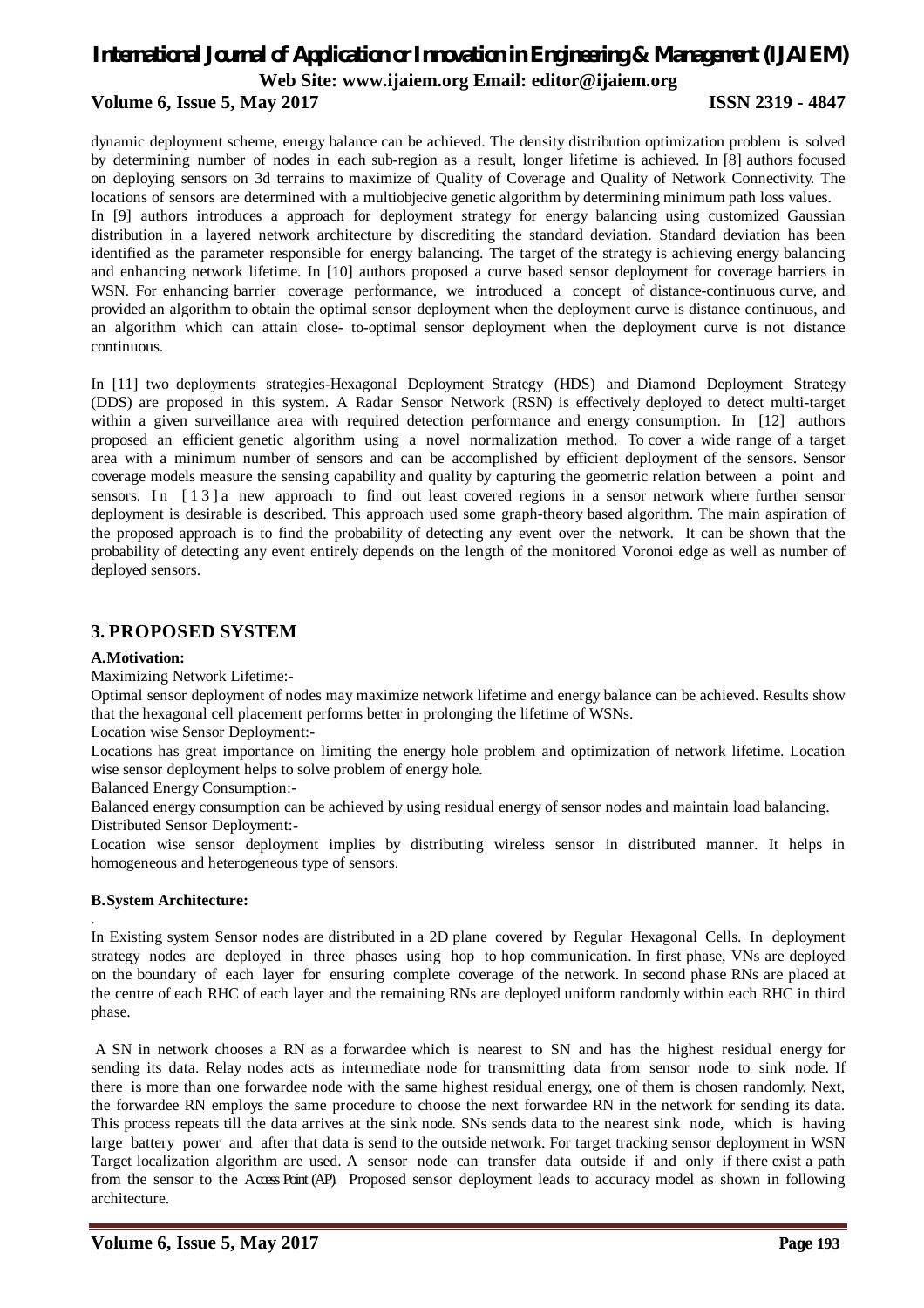**Volume 6, Issue 5, May 2017 ISSN 2319 - 4847**



**Figure 2:** 3D Node Deployment Architecture

In proposed system optimal sensor deployment with hexagonal cell based sensor nodes are deployed in both homogeneous and heterogeneous Wireless Sensor Network. The motivating factors towards designing of new deployment scheme are cost of the existing sensor nodes, complex and time consuming shipping process. We deploy sensor nodes in 3D environment in order to cover maximum area with minimum number of sensor nodes. It considers multi objective parameter such as distance, We define the AP as the sensor node that can transmission capacity, communication range and energy. Our main goal is to mitigate energy conservation, load balancing and maximize success ratio of random node deployment.

| Goals          | <b>Existing System</b> | Proposed System     |
|----------------|------------------------|---------------------|
| Throughput     | 70%                    | 90%                 |
| <b>Network</b> | Hexagonal Grid         | Polygonal Hex grid  |
| Controller     | Sink Sensor            | Radio Sensor        |
| Security       | Hop to Hop             | Sensor Node         |
|                |                        | Authentication      |
| Protocol       | Mobile Application     | Radio<br>Resource   |
|                | Part                   | Control             |
| Algorithm      | Routing Algorithm      | Target Localization |
|                |                        | algorithm           |

**TABLE I.** Comparison with Similar System

## **4. MATHEMATICAL MODEL**

We define the AP as the sensor node that can communicate with the outside information world. Let *S* (*P*) is the set of sensor nodes that can communicate with the AP when the sensor deployment is *P*. Note that in general not all nodes can communicate with the AP and  $card(S(P)) \leq n$ , where *card* (*A*) is the number of elements in set *A*. We define a new sensor deployment, which is a subset of the all sensor locations, When *S* (*P*) includes all sensor nodes, we have *card*(*S*  $(P) = n$ .

Set= {N, n, k, c= {c1, c2,,….cn} ,S,SEN, *t, loc* } (1)

Where, N=Network n=Number of nodes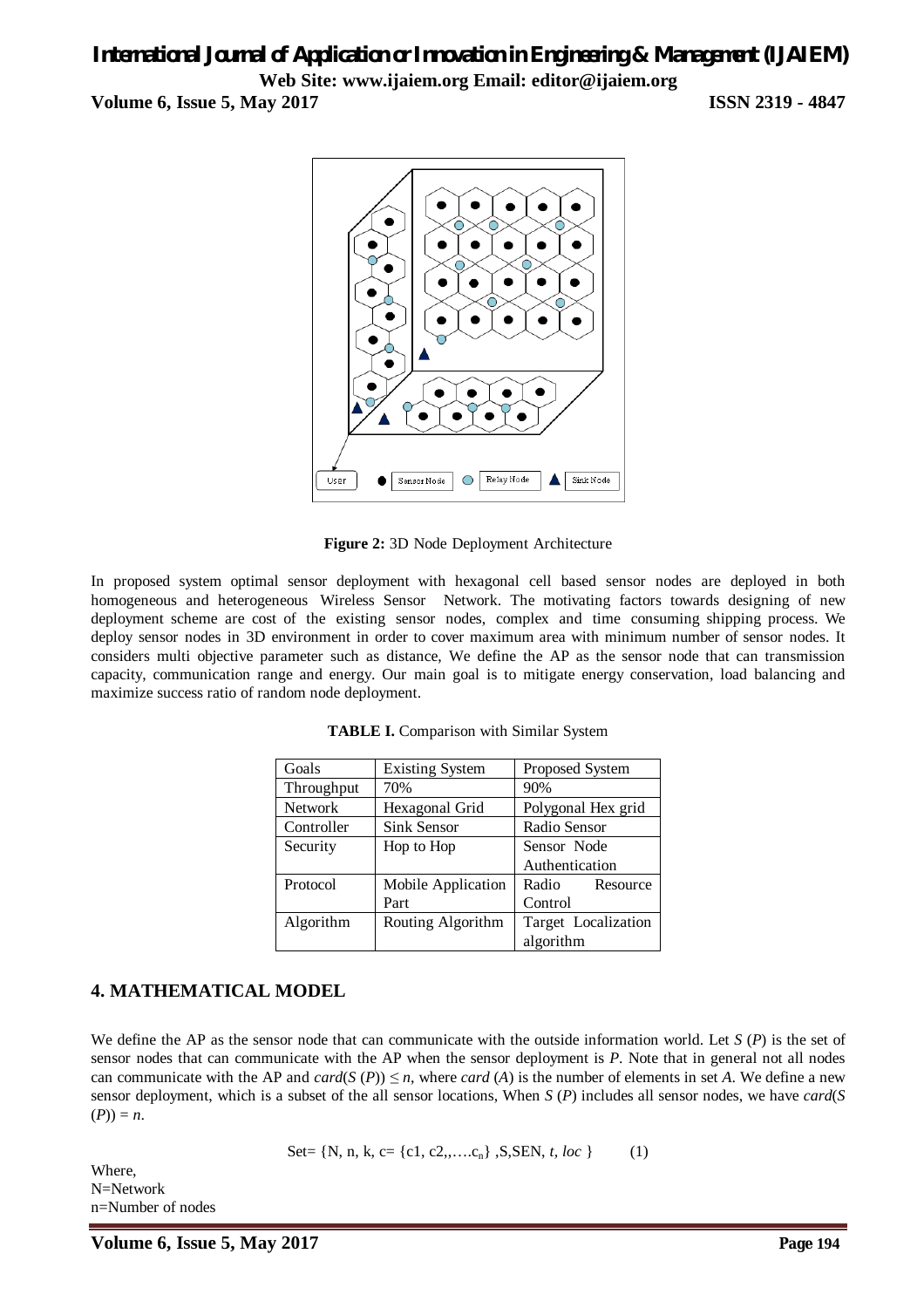**Volume 6, Issue 5, May 2017 ISSN 2319 - 4847**

k= the number of clusters

c= Cluster

S=Sensor nodes

SEN=Size of the Sensor Network

loc= Location of Sensor Nodes.

Let *t* be the set of sensor deployments that provide full connectivity, two sensor nodes can communicate with each other within one hop if and only if the distance between the two is smaller than  $R_c$ , where  $R_c$  is referred to as the communication range. A sensor node can transfer data outside if and only if there exist a path from the sensor to the AP. The path consists of a sequence of sensor nodes where each hop distance is smaller than the communication range *R<sup>c</sup>*. Sensor nodes that are connected to the AP construct the backbone network.

Specifically, we can choose the AP as the root and run Breadth First Search (BFS) or Depth First Search (DFS) to obtain the spanning tree. Obviously, sensors in the spanning tree construct the backbone network. If all sensors are included in the backbone network, we call the network fully connected. Otherwise, the network is divided into several disconnected sub-graphs. For target tracking sensor deployment in WSN Euclidean distance between points p and q is the length of the line segment between two sensor points.

The coverage function of the model is given by f  $(d(s, x))$  and  $d(s, x)$  R<sub>s</sub>, where  $d(s, x)$  is the Euclidean distance between a sensor s and a point x, and the constant  $R_s$  is called sensing range. Indeed, this function defines a disk centered at the sensor with the radius of the sensing range. All points within such a disk have a coverage measure of 1, and are said to be covered by this sensor. All points outside such a disk have a coverage measure of 0, and are said not covered by this sensor. The distance between points p and q may have a direction (e.g. from p to q), so it may be represented by another vector, given by,

Euclidean Norms:-

In the Euclidean plane if  $\mathbf{p} = (p_1, p_2)$  and  $\mathbf{q} = (q_1, q_2)$  then the distance is given by

$$
d(p,q) = \sqrt{(q1-p1)^2 + (q2-p2)^2}
$$
 (2)

Where, p and q are Euclidean vectors.

## **5. ALGORITHM**

This algorithm is used to deploy sensor nodes in a Regular Hexagonal Cells. It considers coverage requirements and calculates cost between two points. Based on minimum cost it transmits data from one sensor node to another.

Steps for Target Localization Algorithm

- 1. Set loops=0;
- 2. Set MaxLoops=MAX\_LOOPS;
- 3. While (loops<maxLoops)
- 4. For  $P(x,y)$  in Hex Grid,  $x \in [a, width]$ ,  $y \in [1, height]$
- 5. For si  $\{\$1, s2, s3...sk\}$
- 6. Calculate Cxy  $(Si, P)$  from the sensor model Using  $(d (si, P), ch, dth);$
- 7. End
- 8. If coverage requirement are met Break while loop
- 9. End
- 10. End
- 11. For si ∈ {s1,s2,…,sk}
- 12. Calculate- Fij using d (si,sj), dth, wA, wR;
- 13. Calculate- FiA using d(si, PA1,···,P AnP), dth;
- 14.Calculate–FiR using d (si,OA1,...,O AnO),dth;
- 15. Fi= Fij+FiR+FiA;
- 16. End
- 17. For  $si \in \{s1, s2, \dots, sk\}$
- Fi(si) virtually moves si to its next position;
- 18. End
- 19. Set loops=loops+1;
- 20. End.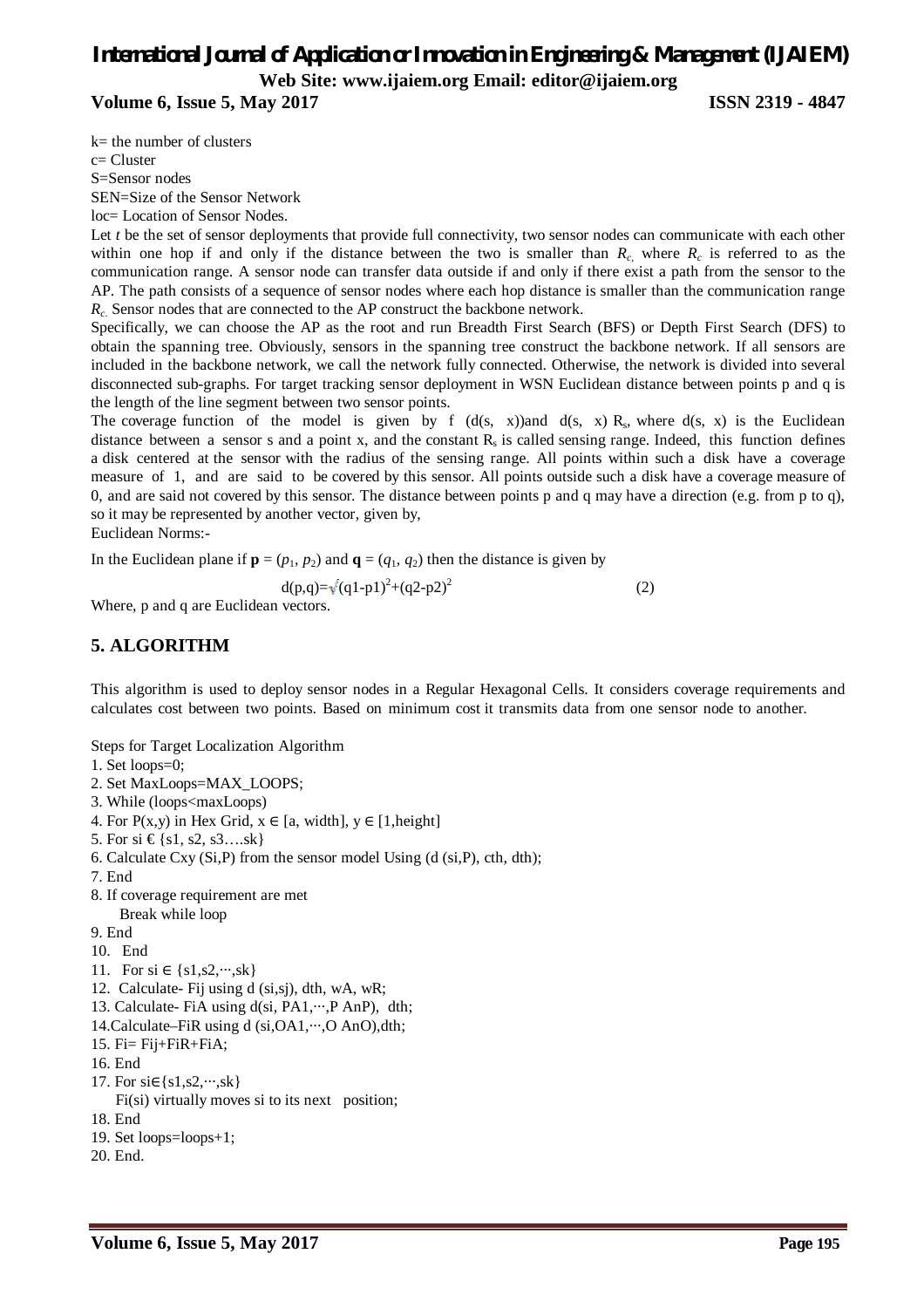**Volume 6, Issue 5, May 2017 ISSN 2319 - 4847**

## **4. PERFORMANCE & RESULT ANALYSIS**

This section illustrates the simulation results and performance analysis parameters. Our work proposes the system model for deployment of sensor nodes in Homogeneous and Heterogeneous Wireless Sensor Network. In this environment we provide number of sensor nodes, size of network placing hexagonal grid and other simulation parameters were chosen carefully to ensure that the real environment is to be reflected through simulation. We provide target location as a destination location for transmitting data from source node to destination node. It considers 3D space and *N* number of sensor nodes deployed in that space. The number of nodes, N is changed to several values for examining the effects of the algorithm. Simulation parameters consists of number of sensor nodes, transmission range and network area covered.

| <b>TABLE II.</b> Simulation Parameter |  |  |
|---------------------------------------|--|--|
|---------------------------------------|--|--|

| Parameter           | Value             |
|---------------------|-------------------|
| Simulation          | 500 <sub>ms</sub> |
| Time                |                   |
| Terrain Area        | 600*500           |
| <b>Time Arrival</b> | 32ms              |
| Protocol            | <b>RRC</b> Based  |
| No. of nodes        | 25,45,100         |

Proposed system aims to improve throughput maximization by reducing packet loss during wireless communication. Optimal sensor deployment helps to maximize network lifetime. Different performance analysis parameters as given below:

1. Packet Delivery Ratio:- It is defined as the ratio of packets received by destinations to the packets transmitted by source. We need to maximize packet delivery ratio in order to increase network lifetime. Packets are transmitted based on number of sensor nodes that transmits sensed data and time (in ms) required to send data from one location to another location. Delivery ratio is increased when we have highest residual energy for sensor nodes and maximum number of sensor nodes in particular area.



**Figure 3:** Packet Delivery Ratio

2. Packet Loss Ratio: It is defined as when one or more packets of data travelling across network is fail to reach their destination. Packet loss is minimized by maintaining transmission capacity, routing table and communication between source node and destination node.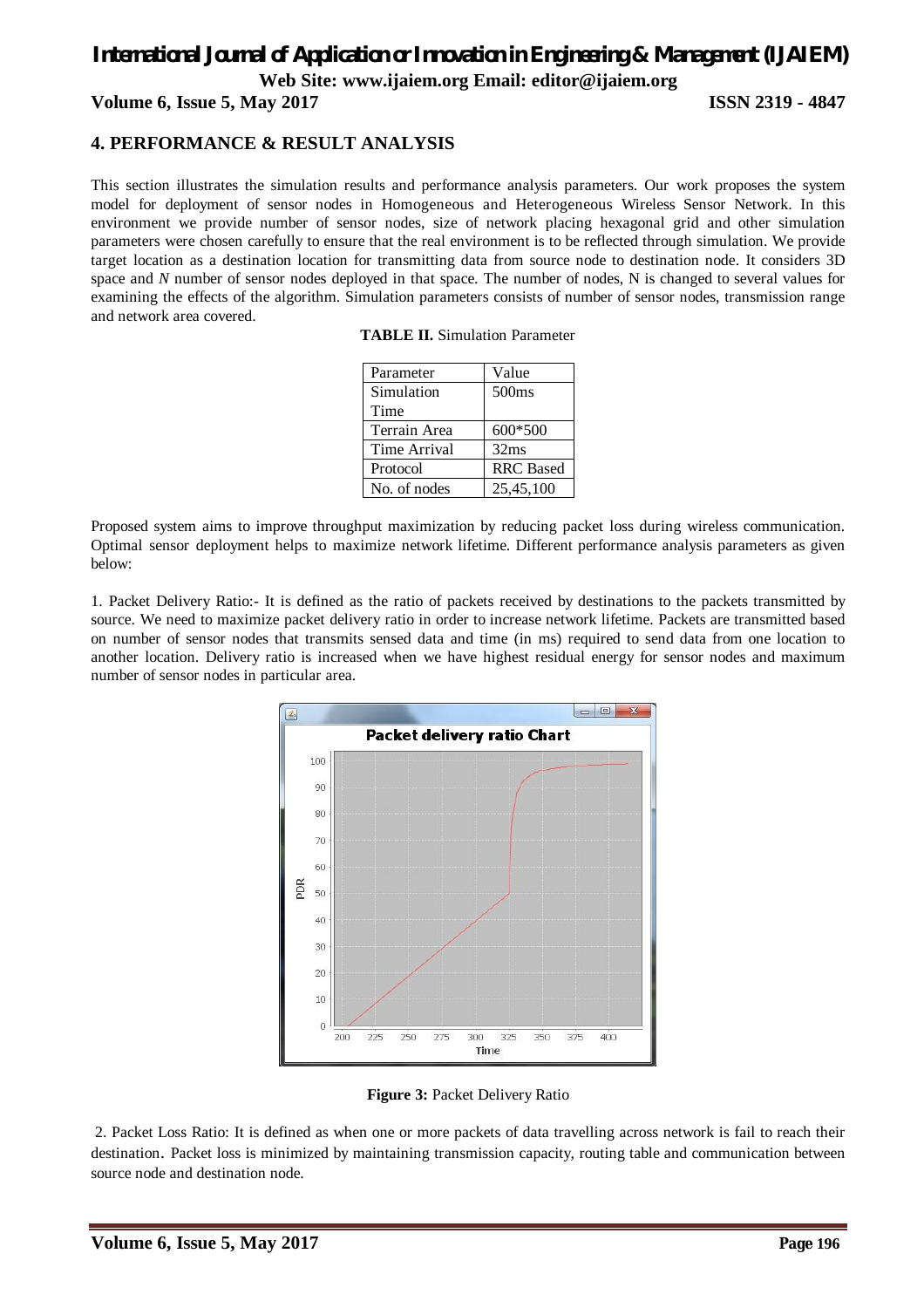## *International Journal of Application or Innovation in Engineering & Management (IJAIEM)*

**Web Site: www.ijaiem.org Email: editor@ijaiem.org Volume 6, Issue 5, May 2017 ISSN 2319 - 4847**



**Figure 4:** Packet Loss Ratio

3. Network Throughput: Network Throughput is the amount of data received in terms of bits at the sink per unit time. It is the data successfully moved from one place to another. We need to maximize network throughput in order to increase performance of the network based on the location of sensor nodes in network.





## **5. CONCLUSION**

We introduce the node deployment scheme for homogeneous and heterogeneous wireless sensor network. We have analyzed the issue of energy hole problem and node placement problem in existing systems. Node deployment strategy has significant influence on limiting energy hole problem and optimizing network lifetime. We consider a 3 dimensional environment to deploy sensor nodes by considering multi objective considerations. Coverage is one